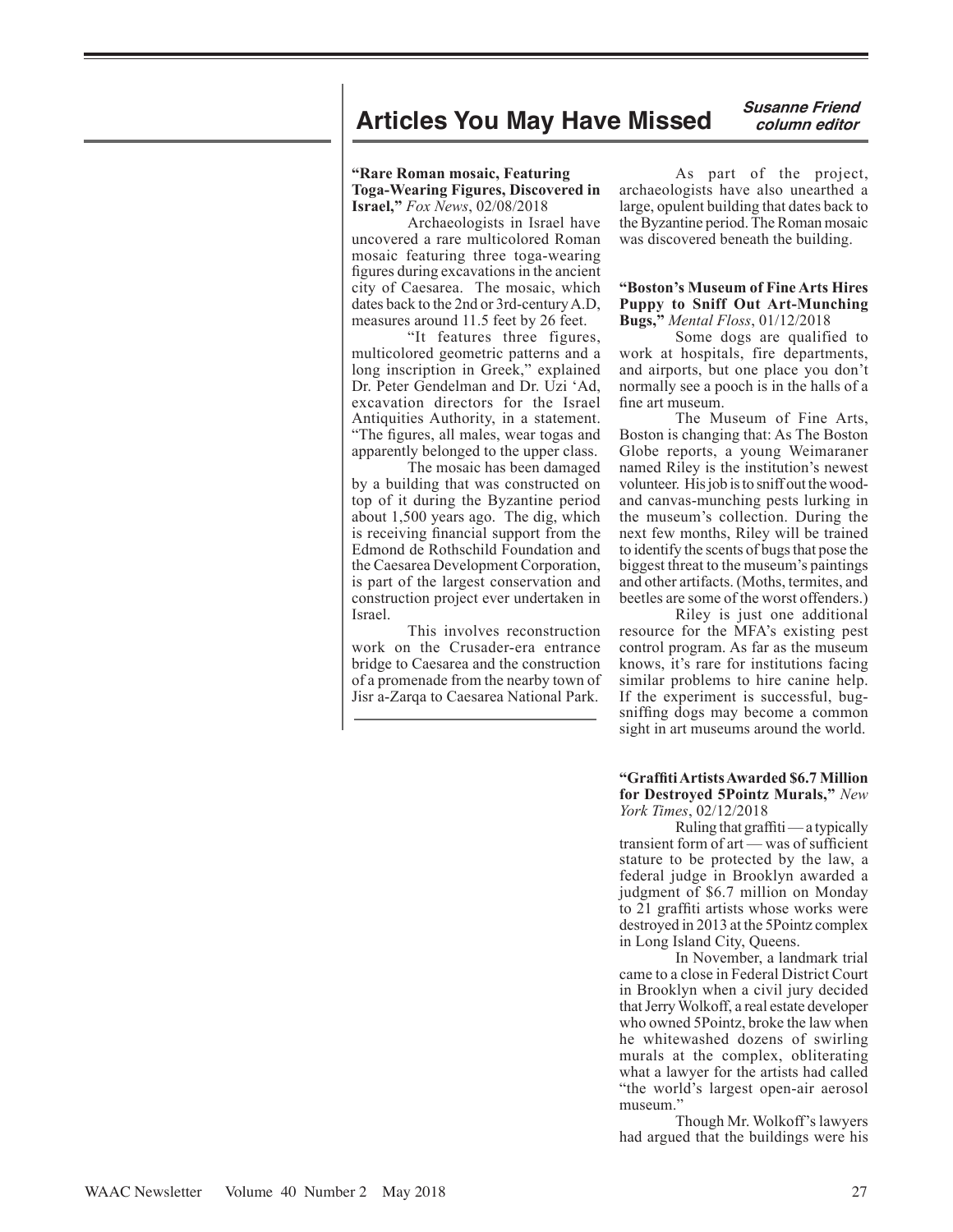to treat as he pleased, the jury found he violated the Visual Artists Rights Act, or V.A.R.A., which has been used to protect public art of "recognized stature" created on someone's else property.

## **"They're back! Restored Tapestries Return to the Frick Museum,"**  *Pittsburgh Tribune*, 02/23/2018

The Frick Museum in the residential neighborhood of Point Breeze in Pittsburgh is again fully festooned. All four tapestries purchased by Helen Clay Frick for the museum's rotunda are once again on display.

Three were removed in early 2017 for conservation treatment. All tapestries in the Frick's collection date to around 1510 and reflect the advanced skills of artists creating complex pictorial weavings at a time when fine tapestries were more valuable than paintings – due to the cost of materials and the months of labor required for their production.

Over time, gaps begin to form between colors and their own weight pulls on the fibers, causing breakage. Staining and fading can also be issues, as can earlier repairs that age or discolor differently than the original weaving.

The conservation treatment was completed by textile conservator Julia Dippold, who has worked with the Frick's tapestry collection for nearly 20 years.

## **"Delaware Man's Thumb Prank Fractures U.S.-China Relations,"** *The News Journal,* 02/27/2018

No one really knows what 24-year-old Michael Rohana, of Bear, was thinking when he decided it would be good move to sidestep the rope blocking the entrance to the Franklin Institute's ancient terracotta warriors exhibit last December and pocket a 2,200-year-old thumb.

According to an FBI affidavit, Rohana, allegedly snuck around the Philadelphia exhibit wielding a cell phone flashlight. Stepping up to the platform, he draped one arm over a \$4.5 million cavalryman, snapped a selfie, and broke off the statue's left thumb as a souvenir.

It took more than two weeks for museum security to notice the missing digit and report it to the FBI's Art Crime

Team. Investigators tracked the thumb to a desk drawer in Rohana's home.

Local art experts say the theft highlights a real tension between inyour-face, immersive art experiences and exhibitions that are best appreciated from afar. "It's always this battle because you want to attract people and make art accessible," said Lara Kaplan, a Baltimore objects conservator and a graduate of the Winterthur/University of Delaware Program in Art Conservation. "You have to weigh that against the risk and the cost of damaging important artworks."

authorities, meanwhile, are livid that no one was guarding the 10 life-size soldiers, which are on loan through Sunday. Part of a platoon of thousands, they were commissioned by Emperor Qin Shi Huang in the 3rd century B.C. to protect him in the afterlife. The cultural relics authority of China's Shaanxi Province has called on the United States to "severely punish" the thumb thief and will soon dispatch two experts to repair the warrior.

### **"Bierstadt Painting Takes a Vacation in Florida,"** *Seven Days,* 03/09/2018

Last October, Albert Bierstadt's massive 1867 painting "The Domes of the Yosemite" left its permanent home at the St. Johnsbury Athenaeum for restoration.

It was carefully rolled around cardboard tubing and driven to Miami, Fla., where conservationists at the ArtCare Conservation Studio repaired the weakened canvas, removed a synthetic varnish applied in the 1950s, and performed some minor inpainting.

The 10-by-15-foot painting, commissioned by a Connecticut financier in 1867 and sold at auction to a member of the Fairbanks family shortly after, has resided at the Athenaeum since 1873. But before it returns home, it's making

*Random Horoscope #1 (from the LA Times)*

Beware of what looks cool but can't deliver on its promise.

If it doesn't work, it doesn't work.

a pit stop at the Charles Hosmer Morse Museum of American Art in Winter Park, Fla., about three hours north of the conservation studio.

This is the first time since its installation at the Athenaeum that Bierstadt's painting has been shown outside of St. Johnsbury. A recent press release from the Athenaeum explains that the Morse Museum has a connection to Horace Fairbanks, the founder of the Athenaeum, and to St. Johnsbury.

## **"How Refugees are Conserving Iraq and Syria's Extraordinary Monumental Heritage,"** *The Art Newspaper,* 03/13/2018

Thirty men and women have entered the World Monument Fund's (WMF's) new training centre in Mafraq, Jordan. Four months in to a conservation stonemasonry training programme, they can carve arabesques for Zakhrafa jambs, prepare rectangular billet mouldings or work an ovolo return.

Not yet perfect, but astonishing progress, made more remarkable given this is happening 12 miles from the Syrian border, and that most students are refugees who have fled from the neighbouring conflict.

With the backing of the UK government's Cultural Protection Fund, a £30m initiative to protect heritage in conflict-affected areas of the Middle East and North Africa, the centre's aim is simplicity itself—take three problems and turn them into a solution. The problems: how to conserve extraordinary monumental heritage in Iraq and Syria, such as the ancient souk of Aleppo or al-Hadba' minaret in Mosul, damaged by Islamic State or caught in the crossfire of opposing armies.

The issue is exacerbated by the depletion of skilled craftspeople; once the dust of conflict settles, there will be few able to carry out restoration. At the same time, thousands sit in refugee camps, lives on hold, seeking a future.

The solution: train refugees to become the craftspeople and conservators of the future. Give them a skill to help restore their nation's heritage. Over the coming year, the centre will train more than 35 people, with the support of the British Council, which co-ordinates the protection fund, and a local partner, the Petra National Trust.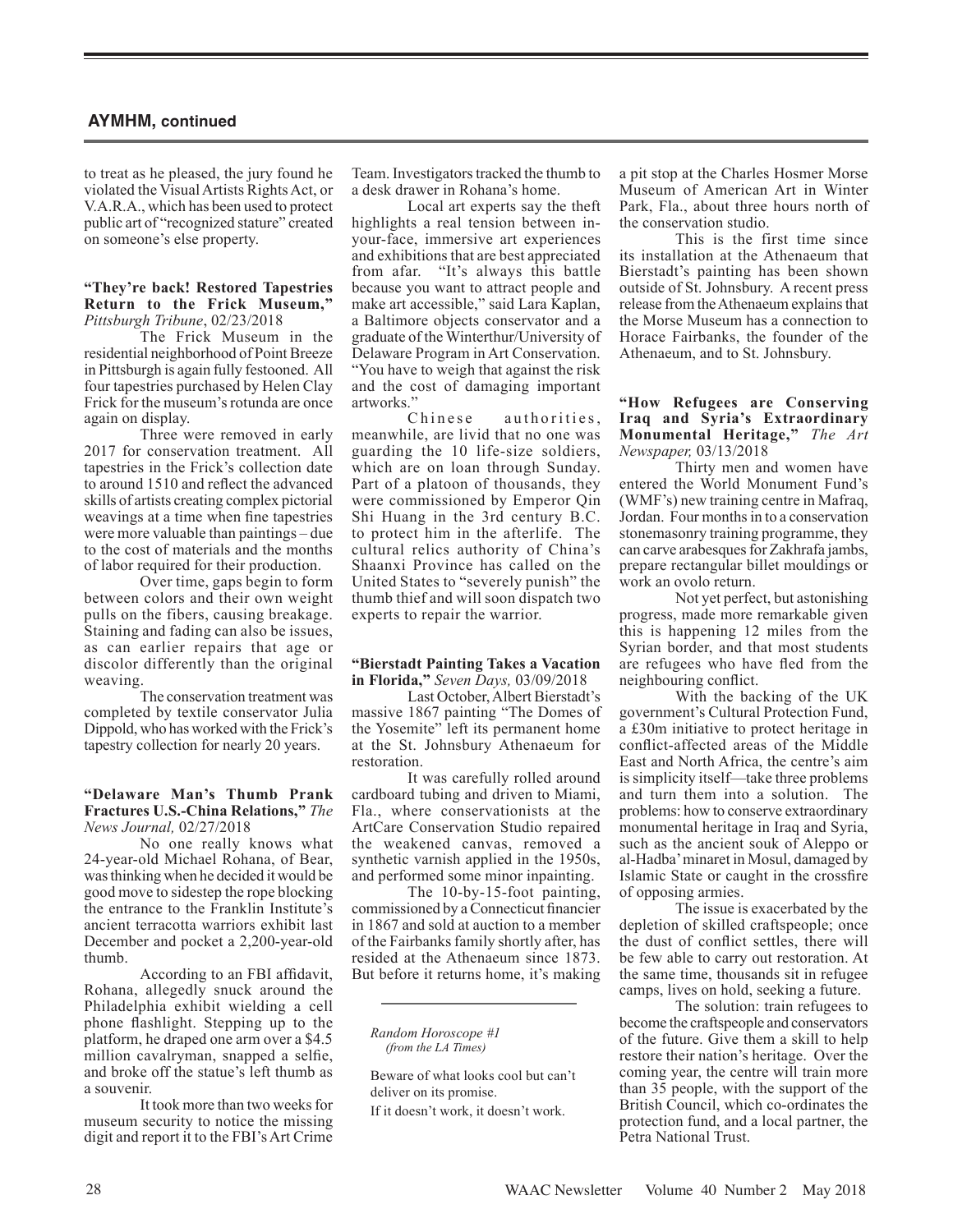## **"These Ancient Mosaics were Buried on the Lawn of the Museum of Fine Arts, St. Petersburg,"** *Tampa Bay Times*, 03/16/2018

Why were the mosaics buried on the lawn in the first place? That was a mystery. But there they were at the Museum of Fine Arts, St. Petersburg, two ancient pieces dating from the years 100 to 300, sitting beneath the grass on the east lawn for nearly 30 years.

The discovery on the lawn led to an excavation last week. Now, conservationists are working to preserve the mosaics, a process museum guests will be able to witness.

The mosaics have been in the museum's hands for many years. The art was discovered in the 1930s when a team from Princeton University excavated a site on the ancient city of Antioch, on the border of modern-day Turkey and Syria. The museum acquired five mosaics from the excavation in the mid-1960s as one of its first acquisitions. One was embedded in a fountain in the sculpture garden. One went on display in the Membership Garden. One was stowed under the stage of the Marly Room.

Someone buried the remaining two in the lawn outside the gates of the sculpture garden sometime in 1989. Executive director Kristen Shepherd has had a longtime affection for the mosaic on display in the Membership Garden, under which she would sit and do her homework when she visited the museum as a high school student.

Shepherd hired art and architecture conservation firm Rosa Lowinger and Associates to perform the excavation and the restoration. From the small hole that revealed a piece of the mosaic, the conservator was able to determine the depth of the hole and the condition of the piece and put a plan into action. The months-long conservation process is happening at an outdoor lab on the east lawn, and museum visitors will be able to watch.

#### **"Piero's Icon Restoration Completed,"** *ANSA*, 03/26/2018

After a three-year-long restoration, Renaissance master Piero della Francesca's Resurrection can once again be admired in its original glory at the civic museum of Sansepolcro, the

little Tuscan town where the artist was born sometime around 1420.

The fresco described by Giorgio Vasari, the father of modern art history, as the Renaissance pioneer's "most beautiful" artwork and hailed by British novelist Aldous Huxley in 1925 in the essay "The most beautiful painting in the world", is a symbol of Sansepolcro.

Indeed, gunnery officer Anthony Clarke in 1944 famously decided at the last minute not to bombard the town because he remembered about the masterpiece he would otherwise have risked destroying.

The long restoration work was carried out by Florence's Opificio delle Pietre Dure, one of Italy's most well-known restoration laboratories. The restoration saved the fresco from damage caused, among other things, by earthquakes, an exhaust pipe, and 40 previous minor restorations including one in the 19th century in which sodium hydroxide was used to "clean" the painting.

It also unveiled new details of the fresco's history. Cecilia Frosinini, director of the Opificio's department for the restoration of painted murals, said that, following the work, "we can affirm with certainty what has been said for a long time: the painting was moved here from somewhere else, perhaps even from an external wall of the building."

"It is one of the oldest and most monumental" relocations of a fresco in the history of art, Frosinini said, adding that moving it to its current location where the town meetings were held was an "identity choice". The restoration also shed new light on the artist's technique and color choices.

### **"Historic Tbilisi Academy of Arts Building Being Brought Back to Life**," *Georgia Today*, 04/19/2018

The Tbilisi Academy of Arts is one of those hidden jewels of the capital of Georgia. The old building of the academy, constructed in the 1850s, was the first Art Academy in the Caucasus and the cultural hub of the region.

The building, decorated with intricate stained-glass windows and lined with enamel and mirror mosaics, represents a unique example of a historic and cultural landmark. The building has endured more than a century, experiencing many hardships, including Soviet terror, to survive to today. Yet over the last decades, the crumbling building has been on the verge of destruction, alarming both the academy's personnel and art enthusiasts who know its value.

In 2015, the Apolon Kutateladze Academy of Arts was selected for a rehabilitation project by the Ministry of Culture and Sport of Georgia. The longawaited restoration and maintenance works were launched the same year, with the professors and students of the academy and graduates getting readily involved.

The renovation works are ongoing and are expected to be finished by the end of 2018. The main features of the Academy are the halls adorned with mirrors, designed by specially invited Khanjar artisans from Iran when the building was originally constructed. Art experts compare these halls to the interiors of eastern-style palaces of Iran or the famous Golestan Palace, one of the oldest historic monuments in the city of Tehran, and of world heritage status.

Built over 200 years of Qajar rulership, between 1925 and 1945 a large portion of the buildings of the Golstan Palace complex were destroyed on the orders of Reza Shah. As such, Georgia's Academy of Arts possesses precious examples of royal decoration that no longer exist

## **"King Tut gets a Remodel: How Conservators are Trying to Protect the Tomb from Tourists,"** *Los Angeles Times*, 03/27/2018

With a new King Tut exhibition packing in the crowds in Los Angeles, the Getty Conservation Institute announced Tuesday that it has nearly finished a multiyear project focused on conserving the tomb of Tutankhamun and protecting it from the tourist hordes in Egypt.

#### *Random Horoscope #2*

Because learning comes with its own payoff, it can be seductive to stay in the education bubble. Step out and apply it.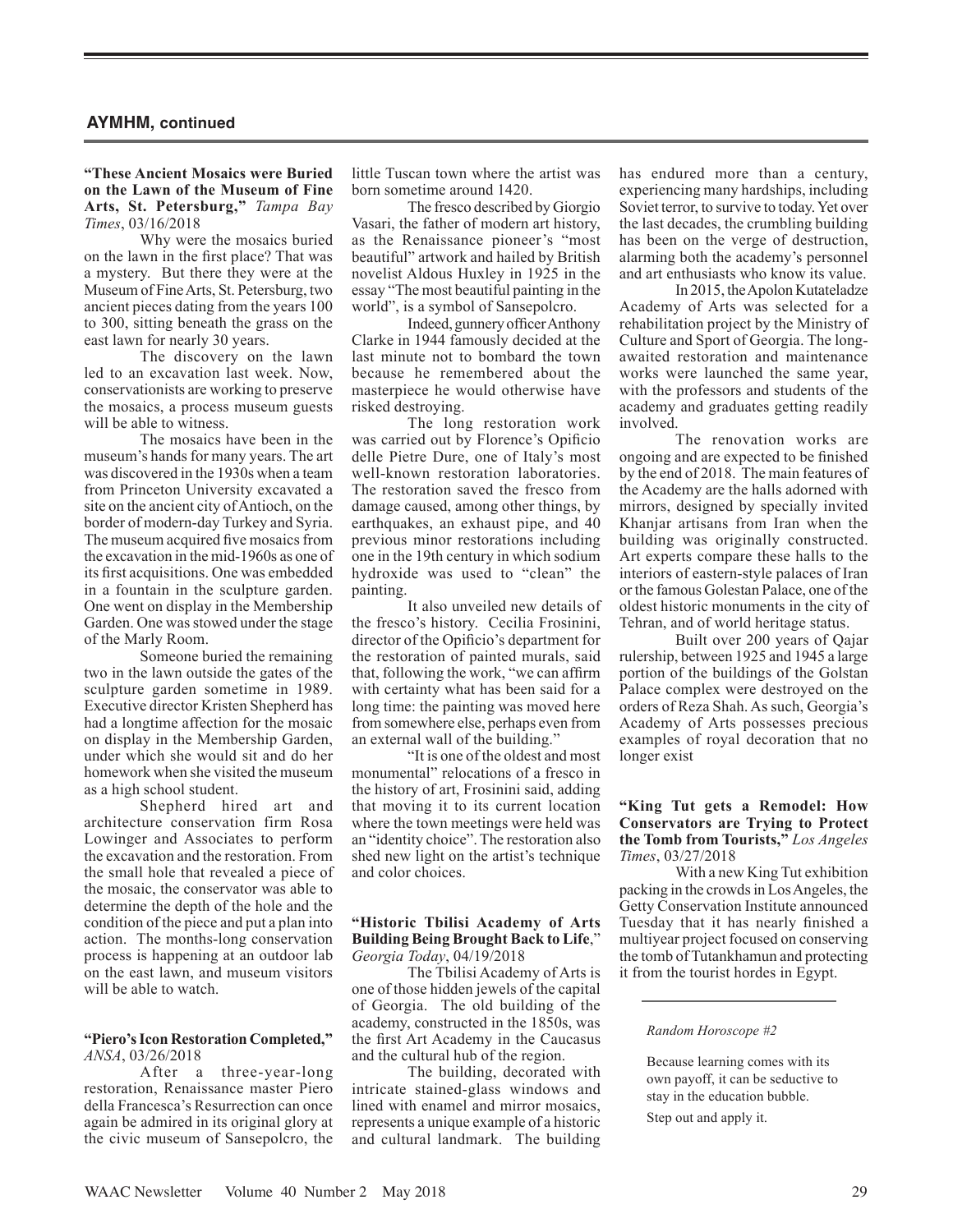The Getty Conservation Institute carried out the work in collaboration with Egypt's Ministry of Antiquities. It included the conservation of wall paintings, improvements to the tomb's infrastructure and environmental systems, and the training of stewards for the site.

Researchers conducted an intensive study to understand the tomb's condition, assess the causes of deterioration and decide how best to address them, said Neville Agnew, the GCI senior principal project specialist who oversaw the project.

One of the most intriguing aspects of the Tut project, Agnew said, was the evaluation of mysterious brown spots that marred the wall paintings. Egyptian authorities wondered if new visitors were causing those brown spots to grow.

DNA and chemical analysis confirmed that the spots were created by microbiological organisms that were dead and therefore not capable of spreading. The spots were left alone because they are embedded in the paint and because they reflect the history of the site.

"It tells us something archaeologically about the tomb," Agnew said. "It tells us that the tomb was certainly sealed when it was wet. Tutankhamun was 19 when he died. He wasn't expected to die. They hastily overhauled a smaller tomb, hastily entombed him, and sealed it up. Not only was there wet plaster in the walls, there was lots of organic material — wood and flower offerings, all of which contain moisture and promote microbiological growth."

**"The Met Resurrects Italian Old Master's Entombment,"** *The Art Newspaper*, 04/03/2018

Michael Gallagher has just been appointed the deputy director for conservation at the Metropolitan Museum of Art.

But soon after he joined the New York institution 13 years ago, he says, a particular Italian Renaissance work caught his eye. He felt that The Entombment (1554) by Moretto da Brescia "was one of the saddest-looking

pictures in the collection—in terms of its condition and appearance—yet I always felt it was just a truly great painting".

Only recently has he had the chance to work on it: after more than a year in the studio, the restored painting will be back on view later this month, as the collection undergoes a substantial rehang while the museum renovates its skylights.

 "What I found fascinating was that we have people on my department's Visiting Committee, who love pictures like this, but on seeing it after cleaning asked, 'is this a new acquisition or was it in store?' And yet it has never been off view since 1912."

Gallagher has taken away earlier retouches, removed and replaced the glue lining that no longer held down the seams of the different parts of the canvas, "so the picture almost looked bisected", and retouched areas that had "quite a few losses".

Moretto's painting could have ended up in the collection of the National Gallery in London were it not for a typically 19th-century sense of propriety on the part of its director between 1855 and 1865, Charles Lock Eastlake.

He went to look at the painting at least twice, according to the Metropolitan Museum of Art's European paintings curator Andrea Bayer, and "realised it was the late masterpiece by the artist". But there was a problem. "He was disturbed by the fact that the Virgin is holding up the dead Christ and has her hand directly on his stomach and it is right in the middle of the picture. And he just found it indecorous," Bayer says.

## **"One of Pope's Favourite Paintings is Looking Refreshed after Restoration,"** *The Art Newspaper*, 04/17/2018

Visitors to Santa Maria Maggiore in Rome may notice that the Salus Populi Romani (Salvation of the Roman People), one of the church's most beloved works of art—and a favourite of Pope Francis—is looking refreshed these days.

This is thanks to the efforts of conservators from the Vatican Museums, who spent months working to restore the Byzantine-style icon of the Madonna and Child to its original splendour by bringing back its original colours and removing later additions.

It was the Marian icon's first major intervention since 1931. In July 2017, conservators noticed that the piece required immediate treatment to "fix and consolidate the areas most at risk", the director of the Vatican Museums, Barbara Jatta, wrote recently in the Vatican newspaper, L'Osservatore Romano. The project involved cleaning the icon to remove old layers of varnish and oxidised glue.

Conservators were able to recover the original colours of the faces, and clothing worn by the Madonna and Child. According to Jatta, "the general condition of the icon appeared to be relatively satisfactory" in spite of the damage caused long ago, when golden crowns and jewels such as amethysts and aquamarines were attached to the piece. These additions were removed in the late 1980s.

## **"Conservation Exhibition to Reveal the Mysteries of 'Blue Boy',"** *ArtFix Daily*, 05/03/2018

The exhibition "Project Blue Boy" will open at The Huntington Library, Art Collections, and Botanical Gardens on Sept. 22, 2018, offering visitors a glimpse into the technical processes of a senior conservator working on the famous painting as well as background on its history, mysteries, and artistic virtues.

One of the most iconic paintings in British and American history, The Blue Boy, made around 1770 by English painter Thomas Gainsborough (1727- 1788), is undergoing its first major conservation treatment.

Home to the work since its acquisition by founder Henry E. Huntington in 1921, The Huntington will conduct some of the project in public view, as part of a year-long educational exhibition that runs through Sept. 30, 2019.

*Random Horoscope #3*

Playfulness is function without purpose. What you do in the moment that doesn't matter will train you for the moment that does.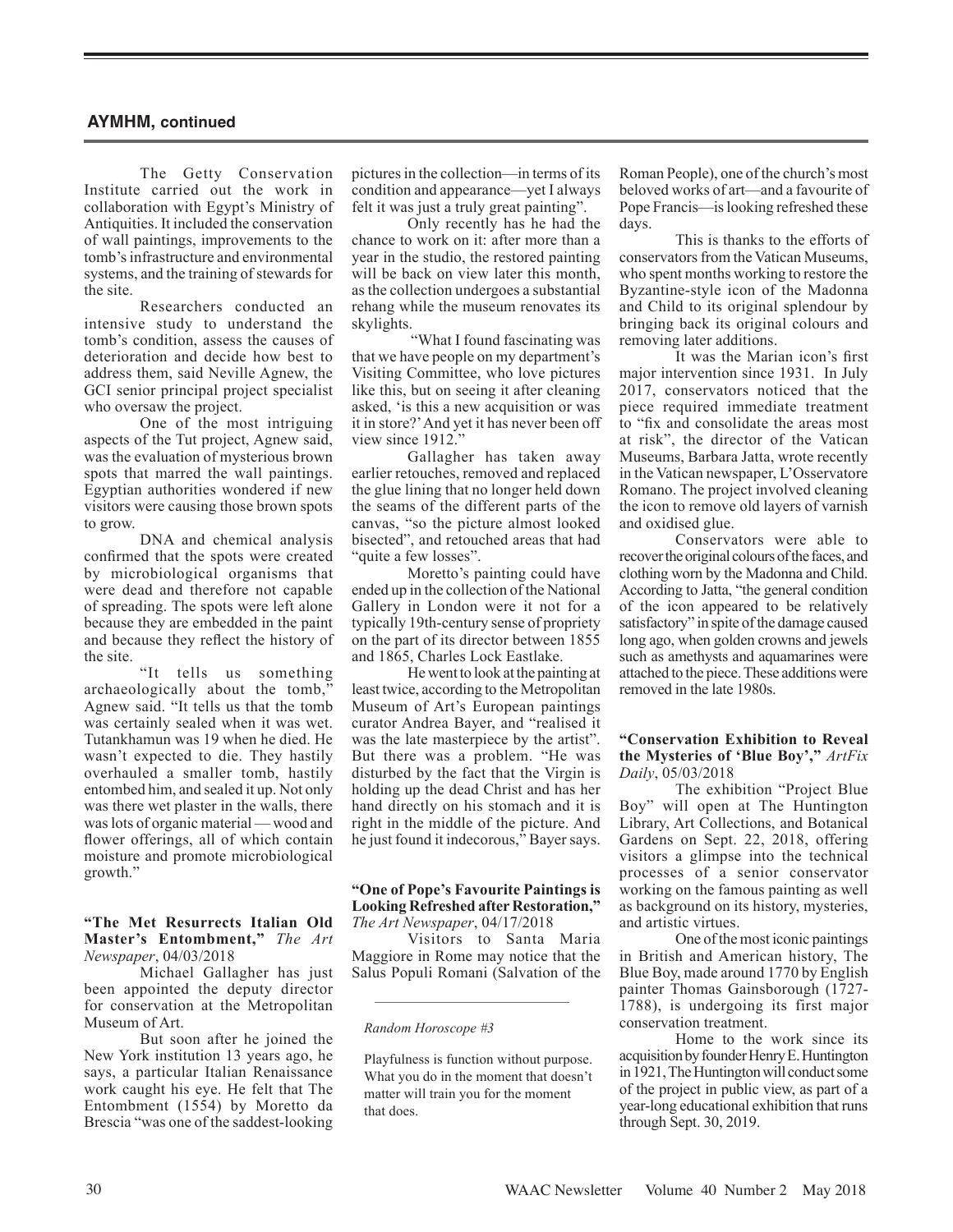The Blue Boy requires conservation to address both structural<br>and visual concerns "Earlier" and visual concerns. conservation treatments mainly have involved adding new layers of varnish as temporary solutions to keep it on view as much as possible," said Christina O'Connell, The Huntington's senior paintings conservator working on the painting and co-curator of the exhibition.

"The original colors now appear hazy and dull, and many of the details are obscured." According to O'Connell, there are also several areas where the paint is beginning to lift and flake, making the work vulnerable to paint loss and permanent damage; and the adhesion between the painting and its lining is separating, meaning it does not have adequate support for long-term display.

For the first three to four months during the year-long exhibition, The Blue Boy will be on public view in a special satellite conservation studio set up in the west end of the Thornton Portrait Gallery, where O'Connell will work on the painting to continue examination and analysis, as well as begin paint stabilization, surface cleaning, and removal of non-original varnish and overpaint.

It then will go off view for another three to four months while she performs structural work on the canvas and applies varnish with equipment that can't be moved to the gallery space.

Once structural work is complete, The Blue Boy will return to the gallery where visitors can witness the inpainting process until the close of the exhibition.

## **"A New Technique for Removing Tape from Artworks May Have Led to the Discovery of a Michelangelo Drawing,"** *ArtNet News,* 05/22/2018

This week, a group researchers at the University of Florence published a study through the Proceedings of the National Academy of Sciences detailing an innovative new technique for removing tape from prints and drawings.

The method employs a waterretentive hydrogel with nano-sized droplets of organic solvents to remove old pieces of pressure-sensitive tape (known as PSTs) without damaging the substrate underneath. The emulsion slowly penetrates the surface and softens the adhesive underneath without touching the paper.

Simply apply the gel to the top of tape, trim it down to size, then peel both off. The development is bigger than it sounds. Tape, it turns out, is a nightmare for restorers. For one, it's used for wide variety of purposes, including matting, temporary conservation, or simply to adhere or fasten the work to another object. It's also nearly impossible to remove without compromising the integrity of the paper underneath—a problem that only gets worse with age.

This is why a non-invasive removal method is a game-changer. So far, the scientists have restored tapedamaged drawings by Maria Helena Vieira da Silva, Stanley William Hayter, and Lucio Fontana, among others. But their biggest coup came when they were successfully able to remove a piece of tape on a 16th-century drawing from the Sistine Chapel. Underneath, they discovered the inscription, "di mano di Michelangelo" ("from Michelangelo's hand").

## **"It's About Time! Building a New Discipline: Time-Based Media Art Conservation,"** *NYU News*, 05/15/2018

Time-Based Media (TBM) art conservation has been identified as a priority by many leading cultural organizations worldwide due to ever increasing TBM collections and their rapid deterioration and obsolescence.

In order to address the diverse challenges of media art conservation, a new generation of media conservators will need to cross the disciplinary boundaries of computer science, material science, media technology, engineering, art history, and conservation.

The Institute of Fine Arts, NYU, will host its first ever TBM symposium on May 20-22, 2018 at the Institute of Fine Arts and at the Courant Institute of Mathematical Sciences. The symposium will promote education and training opportunities for TBM as a new specialization within art conservation and will provide a forum for educators, artists, art historians, museum curators and directors, collectors, gallerists, engineers, computer scientists, and conservators to foster TBM art conservation as a discipline on an international level.

The symposium will conclude the project Time-Based Media Art Conservation Curriculum Development at the Conservation Center of the Institute of Fine Arts, NYU. The curriculum uses a multi-disciplinary approach and is embedded in the conceptual framework of contemporary art conservation, already a strength of the Institute's program.

## **"Neil Armstrong's Dyna-Soar Abort Training Aircraft Being Restored for Moon Landing Anniversary,"** *Spaceflight Insider*, 05/20/2018

A piece of Neil Armstrong's pre-astronaut space history is being restored in preparation for next July's 50-year anniversary of the Apollo 11 Moon landing.

The Armstrong Air and Space Museum in the astronaut's hometown of Wapakoneta, Ohio, is restoring the Douglas F5D Skylancer aircraft that he flew as part of his training for the Dyna-Soar project, which was cancelled in December of 1963.

The Skylancer has been on outdoor display in front of the museum since its opening in 1972. Naturally, the years and the elements have caught up with the aircraft, which has been repainted only twice in the 46 years it has been on display.

Restoration is being performed by the Intermuseum Conservation Association (ICA), a regional art conservation center based in Cleveland, Ohio. The project is being carried out in two parts, with the aircraft's exterior being restored by Thomarios in Copley, Ohio, while the aircraft's cockpit is restored by ICA's Mark Erdmann, a specialist in restoring fine metalwork.

#### *Random Horoscope #4*

George Burns once suggested,

"Happiness is having a large, loving, caring, close-knit family in another city." Your support system can take many forms.